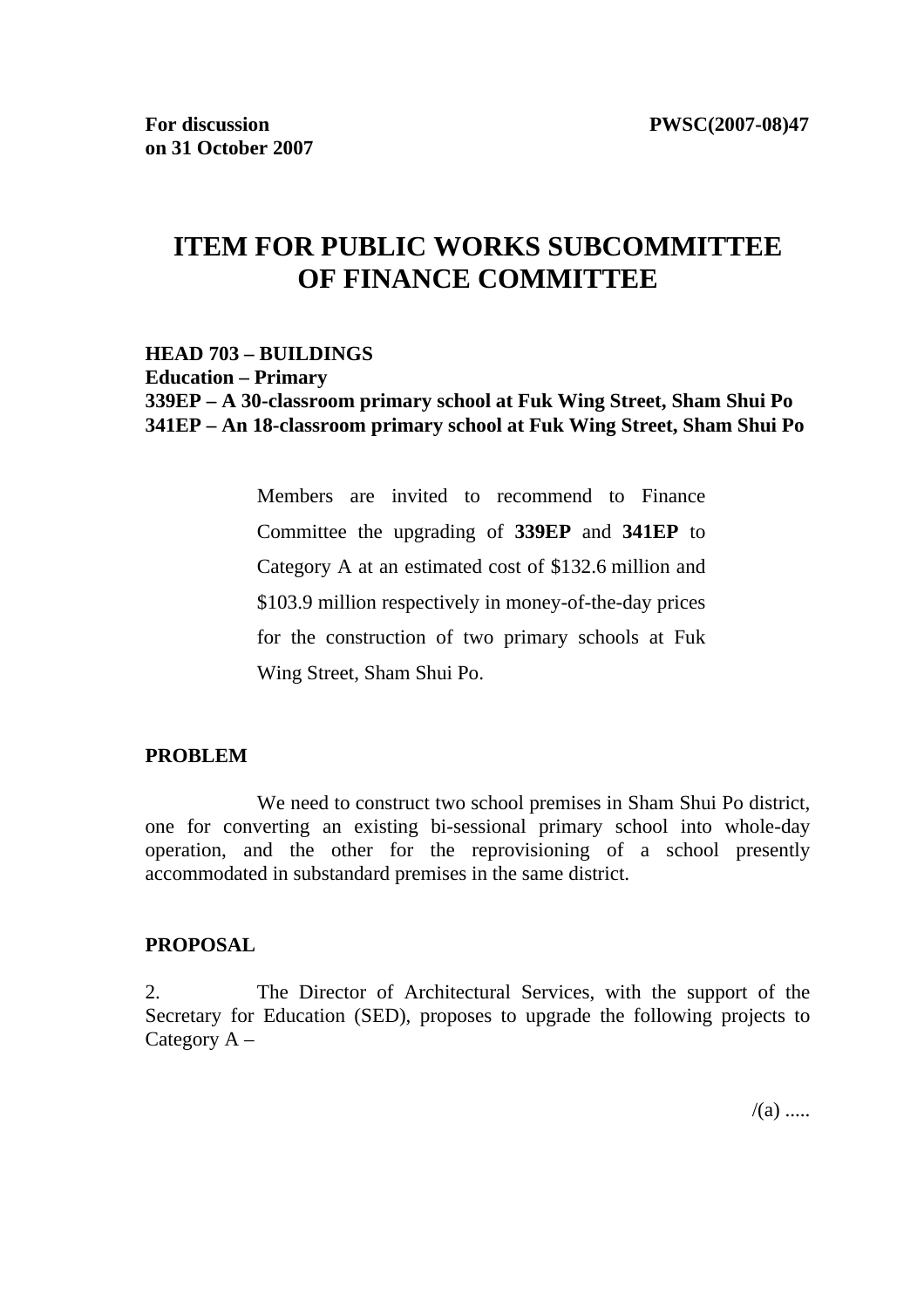|     |              |                                                                    | <b>Estimated cost (in</b><br><b>MOD</b> prices) |
|-----|--------------|--------------------------------------------------------------------|-------------------------------------------------|
| (a) | <b>339EP</b> | A 30-classroom primary school at<br>Fuk Wing Street, Sham Shui Po  | $$132.6$ million                                |
| (b) | <b>341EP</b> | An 18-classroom primary school<br>at Fuk Wing Street, Sham Shui Po | $$103.9$ million                                |

# **PROJECT SCOPE AND NATURE**

3. The two proposed primary schools will have the following facilities –

### **341E**

|          |                                                                                                                                                | <b>339EP</b>   | ${\bf P}$ |
|----------|------------------------------------------------------------------------------------------------------------------------------------------------|----------------|-----------|
| (a)      | classrooms                                                                                                                                     | 30             | 18        |
| (b)      | special rooms, including a computer-assisted<br>learning room and a language room                                                              | 6              | 6         |
| (c)      | small group teaching room                                                                                                                      | 4              | 3         |
| (d)      | guidance activity room                                                                                                                         | 1              | 1         |
| (e)      | interview room                                                                                                                                 | $\overline{2}$ | 1         |
| (f)      | staff room                                                                                                                                     | 1              | 1         |
| (g)      | staff common room                                                                                                                              | 1              |           |
| (h)      | student activity centre                                                                                                                        | 1              | 1         |
| (i)      | conference room                                                                                                                                | 1              | 1         |
| (i)      | library                                                                                                                                        | $\mathbf{1}$   | 1         |
| (k)      | assembly hall (which can be used for a wide<br>of physical activities<br>such<br>range<br><b>as</b><br>badminton, gymnastics and table-tennis) | $\mathbf{1}$   | 1         |
| $\rm(l)$ | multi-purpose area                                                                                                                             | 1              |           |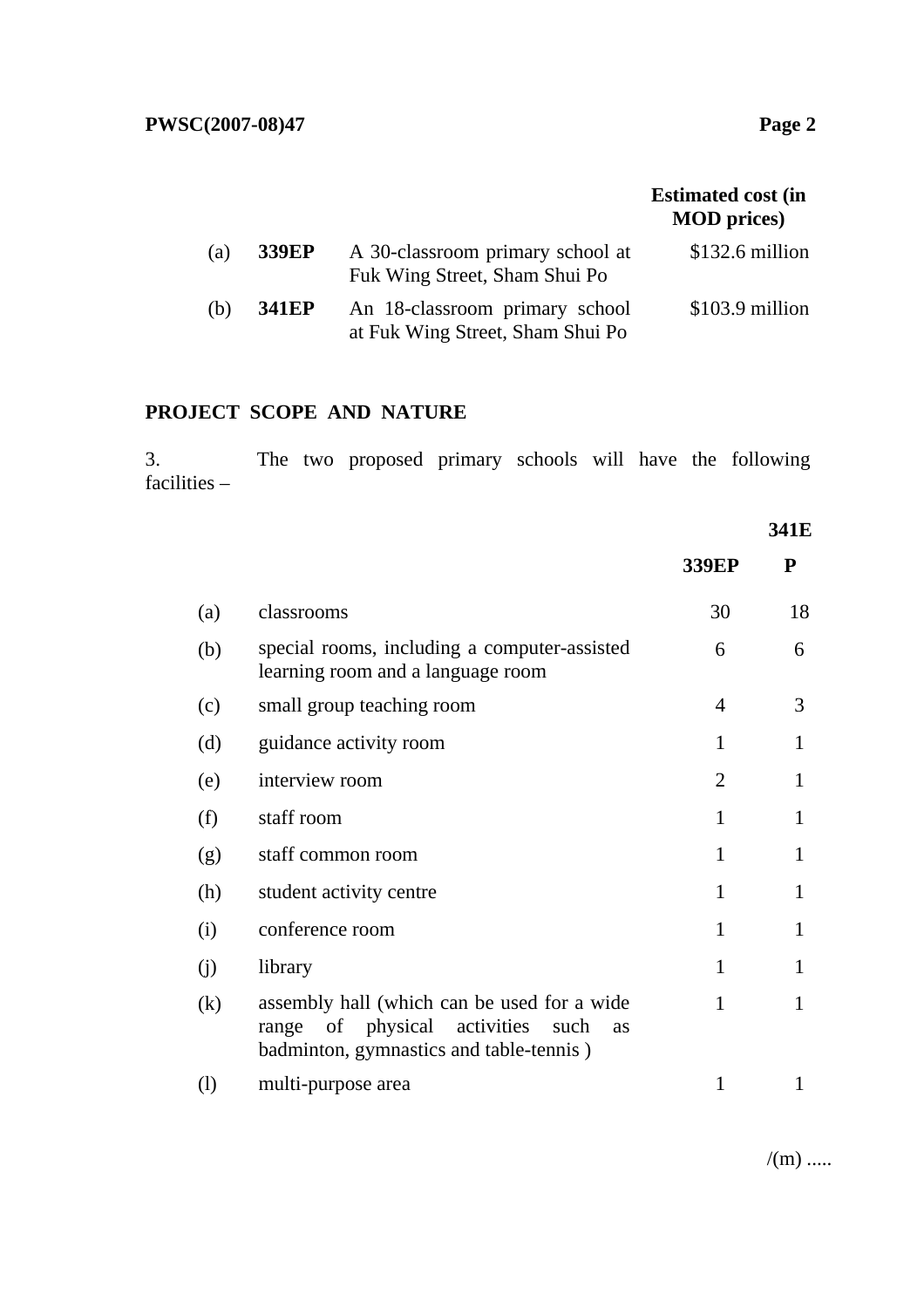| (m) | basketball court at ground level                                                         |                     |  |
|-----|------------------------------------------------------------------------------------------|---------------------|--|
|     | (n) a 60-metre (m) running track <sup>1</sup>                                            | $\sim$ 1            |  |
|     | (o) green corner <sup>2</sup>                                                            | $\sim$ 1            |  |
| (p) | ancillary accommodation, including a lift<br>and relevant facilities for the handicapped | available available |  |

The proposed schools will meet the planning target of providing two square metres (m2 ) of open space per student. A site plan for **339EP** and **341EP** is at Enclosure 1 and views of the school premises (artist's impression) are at Enclosure 2. Subject to approval, we plan to start the construction works of **339EP** and **341EP** in April 2008 for completion in December 2009.

# **JUSTIFICATION**

——— ———

> 4. It is Government's policy to implement whole-day primary schooling for virtually all primary school students by the 2007/08 school year. In the 2007/08 school year, about 96% of primary school places are in the wholeday mode.

> 5. Upon completion, **339EP** will provide 30 classrooms for converting an existing bi-sessional primary school in Mong Kok district to whole-day operation<sup>3</sup>. As such, the project will not affect the overall supply of primary school places.

> > /6. .....

<sup>1</sup> Making optimal use of the space of the campus, a 60-m running track will be provided.

<sup>2</sup> The green corner is a designated area inside the campus to enable students to develop an interest in horticulture and natural environment. The green corner may include a greenhouse, a weather station and planting beds.

<sup>3</sup> In late 2002, the school in Mong Kok District was allocated a new primary school premises to be built in the then South-East Kowloon Development (SEKD) for whole-day conversion. Subsequently, the school building project was suspended in view of the need for a comprehensive review of the SEKD. In October 2005, we consulted the Legislative Council Panel on Education (Education Panel) on the proposed adjustments to the School Building Programme. The Education Panel noted our plan to allocate a replacement site in Sham Shui Po for this whole-day conversion project which could not be taken forward on the original site located in the SEKD.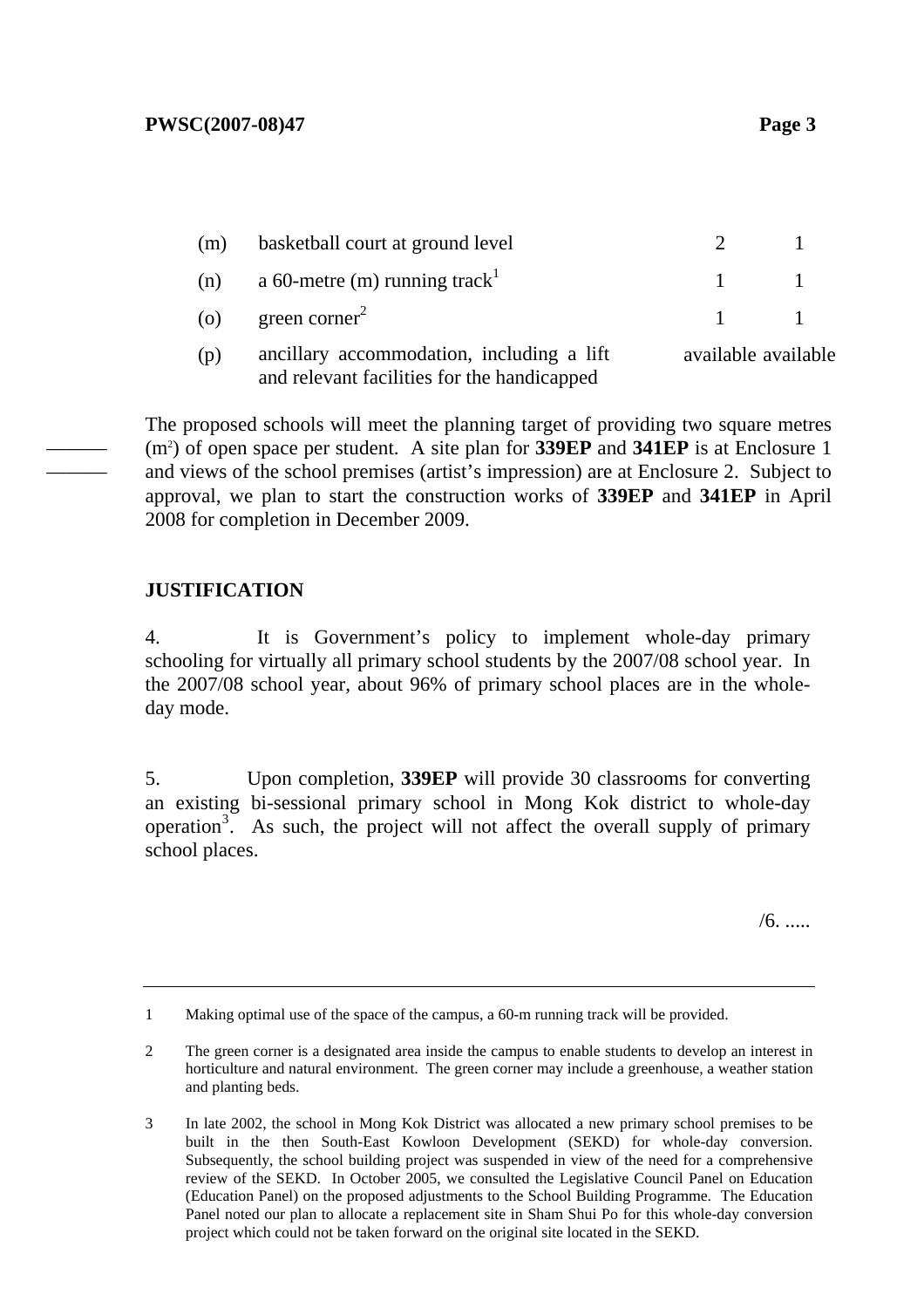6. It is also Government's plan to improve the physical conditions of existing school premises to current standards through the School Improvement Programme (SIP) as well as reprovisioning and redevelopment. The existing school to be reprovisioned to the school premises under **341EP** currently occupies a site area of only about  $1\ 100 \text{ m}^2$  and does not have the additional space required for infrastructure upgrading through SIP or in-situ redevelopment. Due to site constraints, reprovisioning the school to a new school premises is the most cost-effective way to improve the teaching and learning environment for the teachers and students of the school.

7. Upon completion, **341EP** will provide 18 primary classes and other facilities for accommodating the existing school which is operating the same number of classes in the 2007/08 school year in the same district.

# **FINANCIAL IMPLICATIONS**

8. We estimate the capital costs of **339EP** and **341EP** to be \$132.6 million and \$103.9 million respectively in MOD prices (see paragraph 9 below), made up as follows –

|     |                                      | \$ million   |              |                 |
|-----|--------------------------------------|--------------|--------------|-----------------|
|     |                                      | <b>339EP</b> | <b>341EP</b> |                 |
| (a) | Piling                               | 19.9         | 12.8         |                 |
| (b) | <b>Building</b>                      | 57.6         | 49.4         |                 |
| (c) | <b>Building services</b>             | 19.2         | 13.7         |                 |
| (d) | Drainage                             | 2.9          | 2.1          |                 |
| (e) | <b>External works</b>                | 11.6         | 8.5          |                 |
| (f) | Furniture and equipment <sup>4</sup> | 3.1          | 2.8          |                 |
|     |                                      |              |              | $/(\mathrm{g})$ |

<sup>4</sup> Based on the standard furniture and equipment reference list prepared by the Education Bureau for a new 30-classroom primary school and a new 18-classroom primary school adopting the standard schedule of accommodation. The actual amount will be determined on the basis of a survey on the serviceability of the existing furniture and equipment.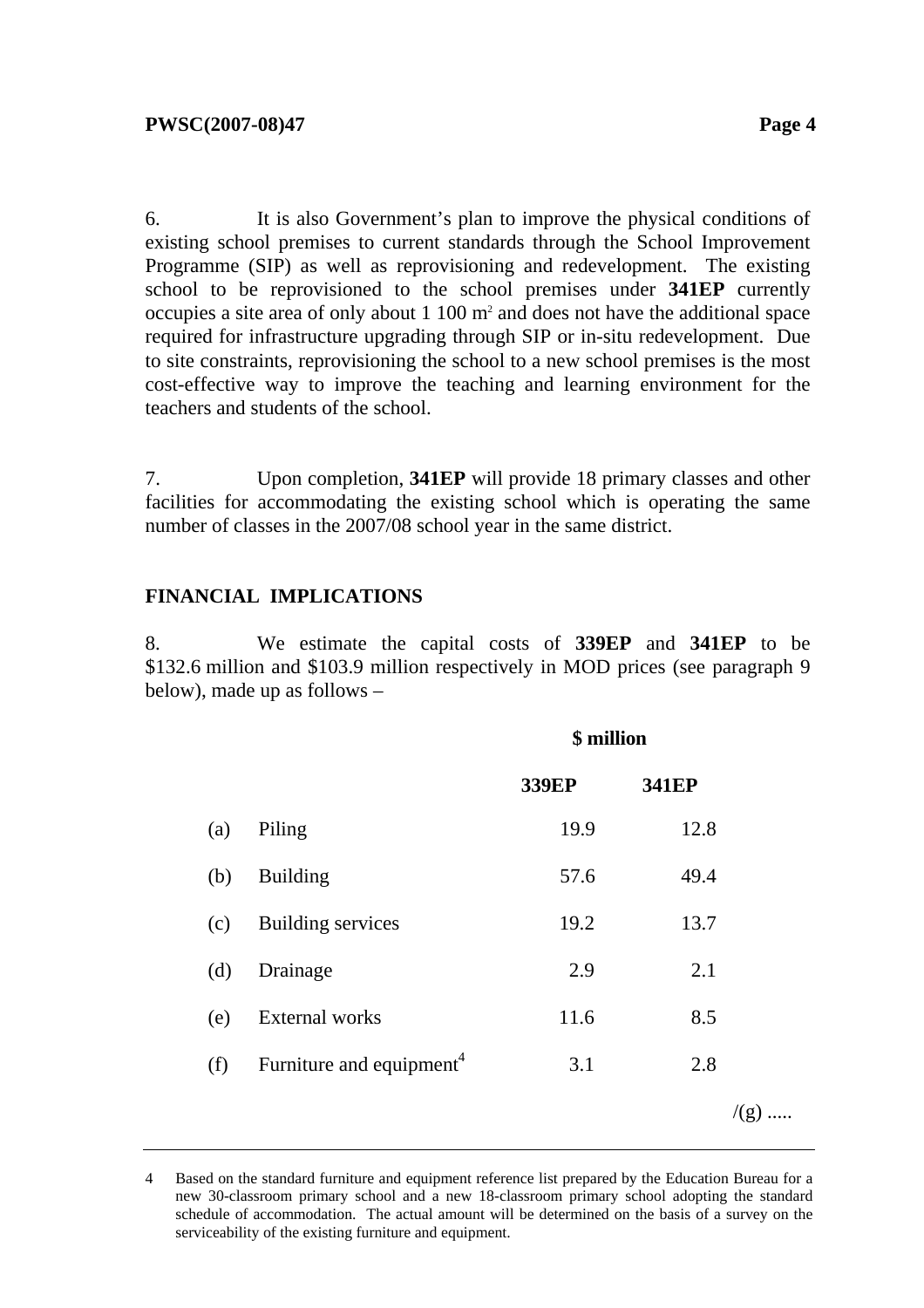––––––––

––––––––

|     |                                   | <b>339EP</b> | <b>341EP</b> |                 |
|-----|-----------------------------------|--------------|--------------|-----------------|
| (g) | Consultants' fees for $-$         | 4.3          | 3.6          |                 |
|     | Contract<br>(i)<br>administration | 1.8          | 1.3          |                 |
|     | (ii) Site supervision             | 2.5          | 2.3          |                 |
| (h) | Contingencies                     | 11.3         | 8.9          |                 |
|     | Sub-total                         | 129.9        | 101.8        | (in September   |
| (i) | Provision for price<br>adjustment | 2.7          | 2.1          | 2007 prices)    |
|     | Total                             | 132.6        | 103.9        | (in MOD prices) |

**\$ million** 

We propose to engage consultants to undertake contract administration and site supervision of the projects. A detailed breakdown of the estimate for consultants' fees by man-months is at Enclosure 3. The construction floor areas (CFAs) of **339EP** and **341EP** are 11 260 m<sup>2</sup> and 8 549 m<sup>2</sup> respectively. The estimated construction unit costs of **339EP** and **341EP**, represented by the building and the building services costs, are  $$6,821$  per m<sup>2</sup> and \$7,381 per m<sup>2</sup> of CFA in September 2007 prices respectively. We consider these unit costs comparable to similar school projects built by the Government. Comparison of the reference cost for a 30-classroom primary school and 18-classroom primary school based on an uncomplicated site with no unusual environmental or geotechnical constraints with the estimated costs for **339EP** and **341EP** are at Enclosures 4 and 5 respectively.

9. Subject to approval, we will phase the expenditure as follows –

 $/2008 - 09$  .....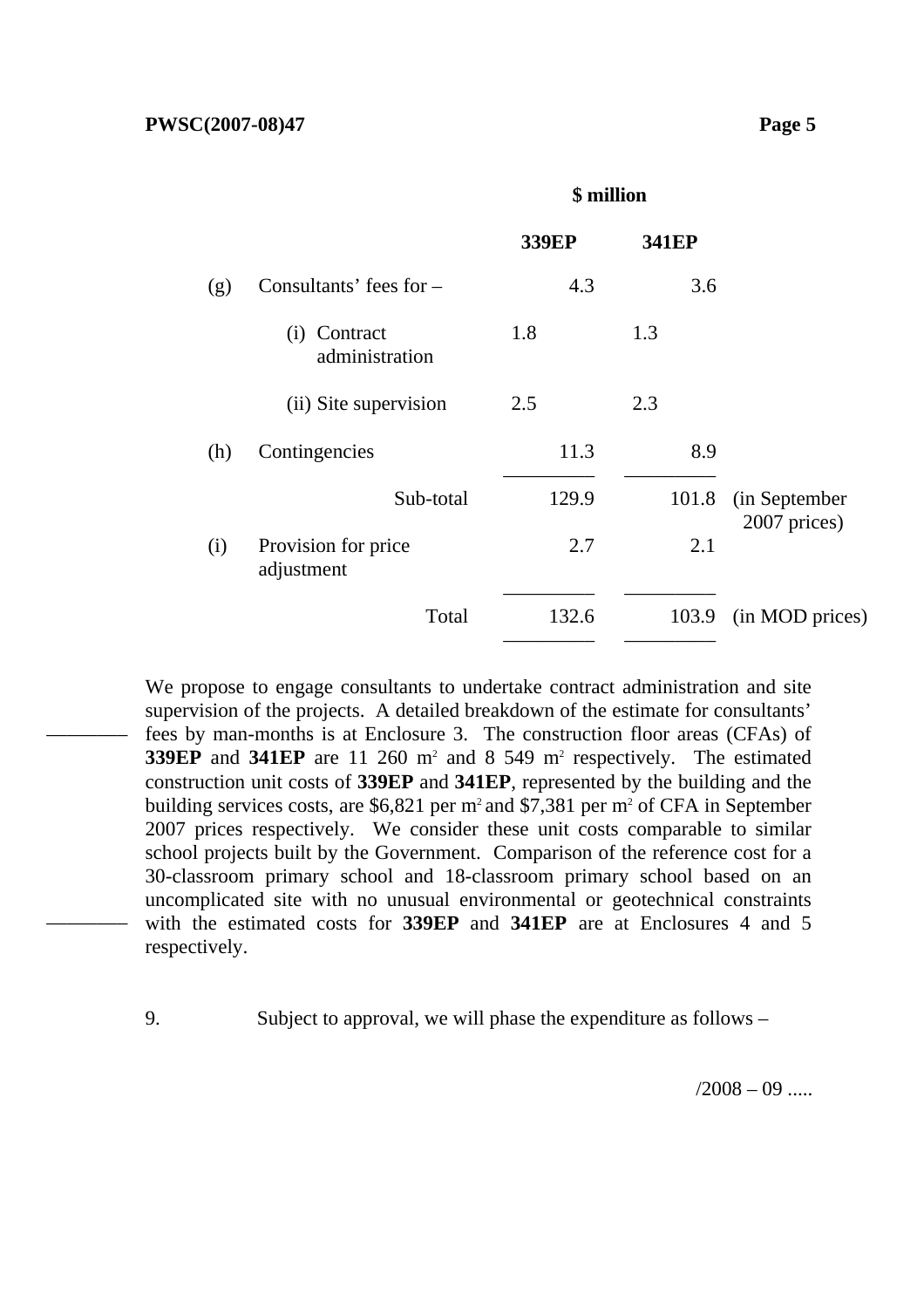| Year        | \$ million<br>(Sept 2007) |              | <b>Price</b><br>adjustment<br>factor | \$ million<br>(MOD) |              |
|-------------|---------------------------|--------------|--------------------------------------|---------------------|--------------|
|             | <b>339EP</b>              | <b>341EP</b> |                                      | <b>339EP</b>        | <b>341EP</b> |
| $2008 - 09$ | 30.3                      | 23.2         | 1.00750                              | 30.5                | 23.4         |
| $2009 - 10$ | 56.5                      | 47.7         | 1.01758                              | 57.5                | 48.5         |
| $2010 - 11$ | 24.5                      | 16.6         | 1.02775                              | 25.2                | 17.1         |
| $2011 - 12$ | 17.2                      | 13.1         | 1.03803                              | 17.9                | 13.6         |
| $2012 - 13$ | 1.4                       | 1.2          | 1.05619                              | 1.5                 | 1.3          |
|             | 129.9                     | 101.8        |                                      | 132.6               | 103.9        |
|             |                           |              |                                      |                     |              |

10. We have derived the MOD estimates on the basis of the Government's latest forecast of trend rate of change in the prices of public sector building and construction output for the period 2008 to 2013. We intend to award the contract on a lump-sum basis because we can clearly define the scope of the works in advance. The contract will not provide for price adjustment because the contract period will not exceed 21 months.

11. The costs of furniture and equipment, estimated to be \$5.9 million in total, will be borne by the Government. This is in line with the existing policy.

12. We estimate the annual recurrent expenditures for **339EP** and **341EP** to be \$25.2 million and \$15.9 million respectively.

# **PUBLIC CONSULTATION**

13. We consulted the Sham Shui Po District Council on **339EP** and **341EP** in April 2007. Members of the Council supported the projects.

/14. .....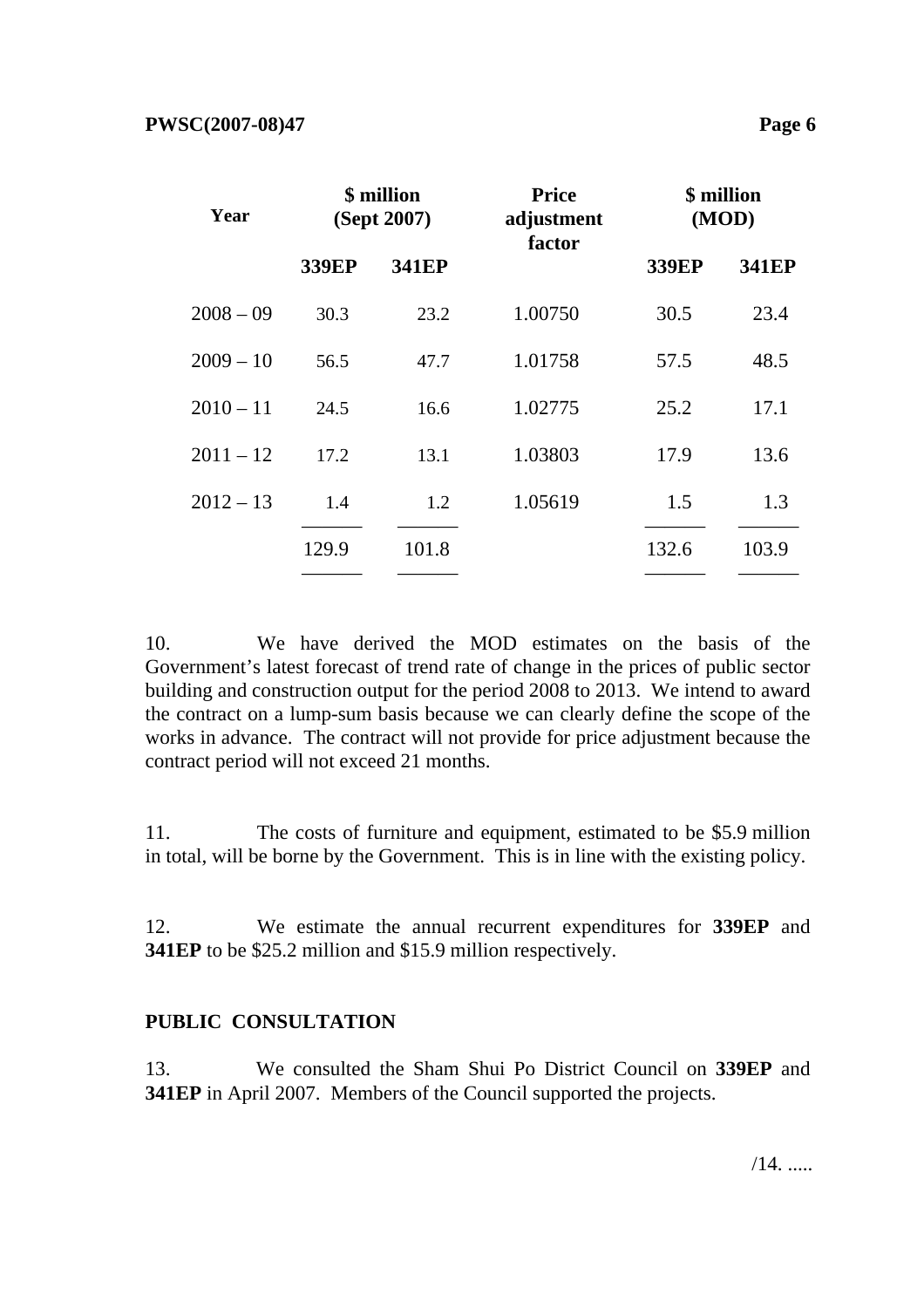14. We consulted the Legislative Council Panel on Education (the Panel) on 24 October 2005 on our review of the School Building Programme. Members generally supported our recommendation to proceed with school projects for converting existing bi-sessional primary schools to whole-day operation. Members also noted our plan to proceed with reprovisioning and redevelopment projects.

15. We circulated to the Panel an information paper on these two primary school projects on 4 October 2007. Members have not raised any comments.

### **ENVIRONMENTAL IMPLICATIONS**

16. We engaged a consultant to conduct Preliminary Environmental Reviews (PERs) for **339EP** and **341EP** in February 2007. The PERs recommended the provision of insulated windows and air-conditioning for rooms exposed to traffic noise exceeding the limits recommended in the Hong Kong Planning Standards and Guidelines. The recommended mitigation measures are as follows –

|     | <b>Mitigation measures</b>                                                                                                                                                                                                  | <b>Estimated cost</b><br>\$ million<br>(in Sept 2007 prices) |
|-----|-----------------------------------------------------------------------------------------------------------------------------------------------------------------------------------------------------------------------------|--------------------------------------------------------------|
|     | <b>339EP</b>                                                                                                                                                                                                                |                                                              |
| (a) | Insulated windows and air-conditioning for<br>30 classrooms from the $1/F$ to 6/F at the<br>north-eastern and north-western façades of<br>the classroom block                                                               | 3.0                                                          |
| (b) | Insulated windows and air-conditioning for<br>four special rooms and four small group<br>teaching rooms from the $G/F$ to $3/F$ and on<br>$6/F$ at the north-western and south-western<br>façades of the special room block | 0.8                                                          |

 $/(c)$  .....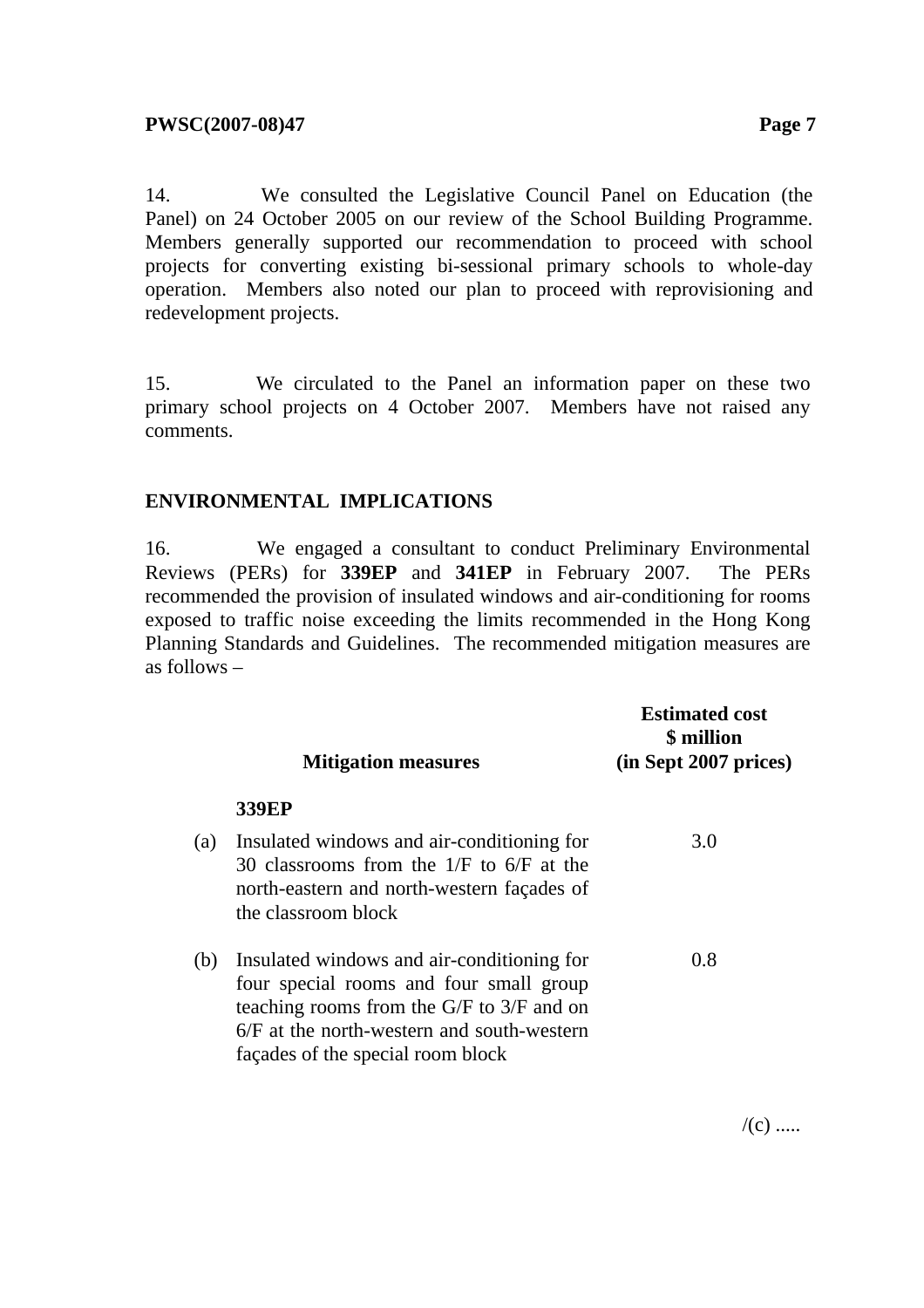|     | <b>Mitigation measures</b>                                                                                                                                                                                      | <b>Estimated cost</b><br>\$ million<br>(in Sept 2007 prices) |
|-----|-----------------------------------------------------------------------------------------------------------------------------------------------------------------------------------------------------------------|--------------------------------------------------------------|
|     | <b>341EP</b>                                                                                                                                                                                                    |                                                              |
| (c) | Insulated windows and air-conditioning for<br>three classrooms from the $1/F$ to $3/F$ at the<br>north-eastern and south-eastern façades of<br>the classroom block                                              | 0.3                                                          |
| (d) | Insulated windows and air-conditioning for<br>five special rooms and three small group<br>teaching rooms from the $1/F$ to $6/F$ at the<br>south-eastern and south-western façades of<br>the special room block | 0.8                                                          |

We have included the costs of the above mitigation measures as part of the building services works in the project estimates.

17. During construction, we will control noise, dust and site run-off nuisances to within established standards and guidelines through the implementation of mitigation measures in the relevant contracts. These include the use of silencers, mufflers, acoustic lining or shields for noisy construction activities, frequent cleaning and watering of the sites, and the provision of wheelwashing facilities.

18. We have considered measures in the planning and design stages to reduce the generation of construction waste where possible (e.g. using metal site hoardings and signboards so that these materials can be recycled or reused in other projects). In addition, we will require the contractor to reuse inert construction waste on site or in other suitable construction sites as far as possible, in order to minimise the disposal of inert construction waste to public fill reception facilities<sup>5</sup> (e.g. use excavated materials for filling within the site). We will encourage the contractor to maximize the use of recycled or recyclable construction waste, as well as the use of non-timber formwork to further minimize the generation of construction waste.

/19. .....

<sup>5</sup> Public fill reception facilities are specified in Schedule 4 of the Waste Disposal (Charges for Disposal of Construction Waste) Regulation. Disposal of inert construction waste in public fill reception facilities requires a licence issued by the Director of Civil Engineering and Development.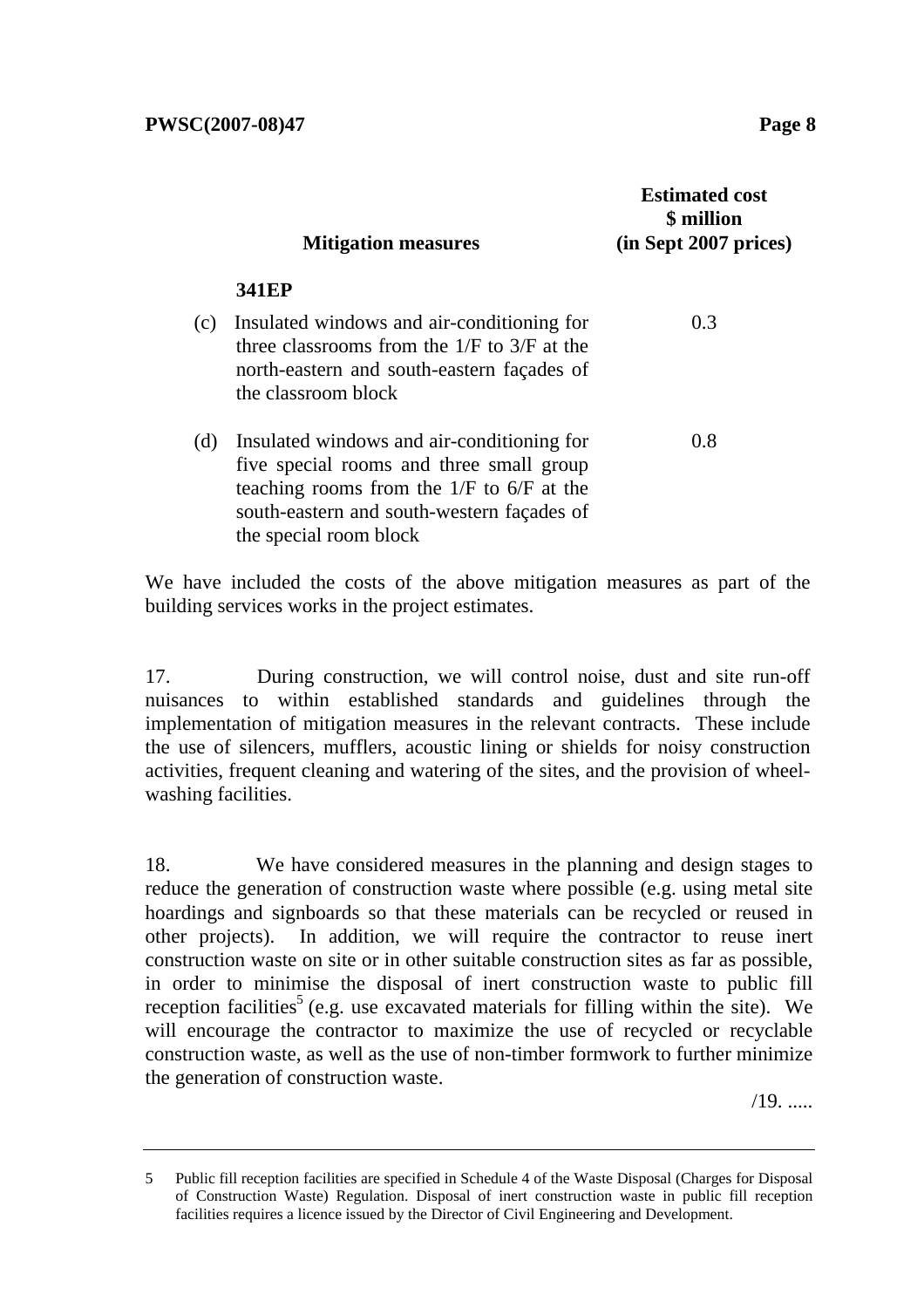19. We will also require the contractor to submit for approval a plan setting out the waste management measures, which will include appropriate mitigation means to avoid, reduce, reuse and recycle inert construction waste. We will ensure that the day-to-day operations on site comply with the approved plan. We will require the contractor to separate the inert portion from the non-inert construction waste on site for disposal at appropriate facilities. We will control the disposal of inert construction waste and non-inert construction waste to public fill reception facilities and landfills respectively through a trip-ticket system.

20. We estimate that the projects will generate the following construction waste.

|                                                                                            | <b>339EP</b> |               | <b>341EP</b> |               |
|--------------------------------------------------------------------------------------------|--------------|---------------|--------------|---------------|
|                                                                                            | tonnes       | $\frac{0}{0}$ | tonnes       | $\frac{0}{0}$ |
| Inert construction waste<br>reused on site or other<br>construction sites                  | 6 500        | 55.5          | 4 9 0 0      | 55.0          |
| Inert construction waste to<br>public fill reception<br>facilities for subsequent<br>reuse | 4 300        | 36.8          | 3 200        | 36.0          |
| Non-inert construction<br>waste to landfills                                               | 900          | 7.7           | 800          | 9.0           |
| <b>Total construction waste</b><br>generated                                               | 11 700       | 100           | 8 9 0 0      | 100           |

The total cost for accommodating construction waste at public fill reception facilities and landfill sites, is estimated to be \$228,600 for **339EP** and \$186,400 for **341EP** (based on a unit cost of \$27/tonne for disposal at public fill reception facilities and  $$125/tonne<sup>6</sup>$  at landfills).

**/LAND** .....

<sup>6</sup> This estimate has taken into account the cost for developing, operating and restoring the landfills after they are filled and the aftercare required. It does not include the land opportunity cost for existing landfill sites (which is estimated at  $\frac{1}{2}90/m^3$ ), nor the cost to provide new landfills (which are likely to be more expensive) when the existing ones are filled.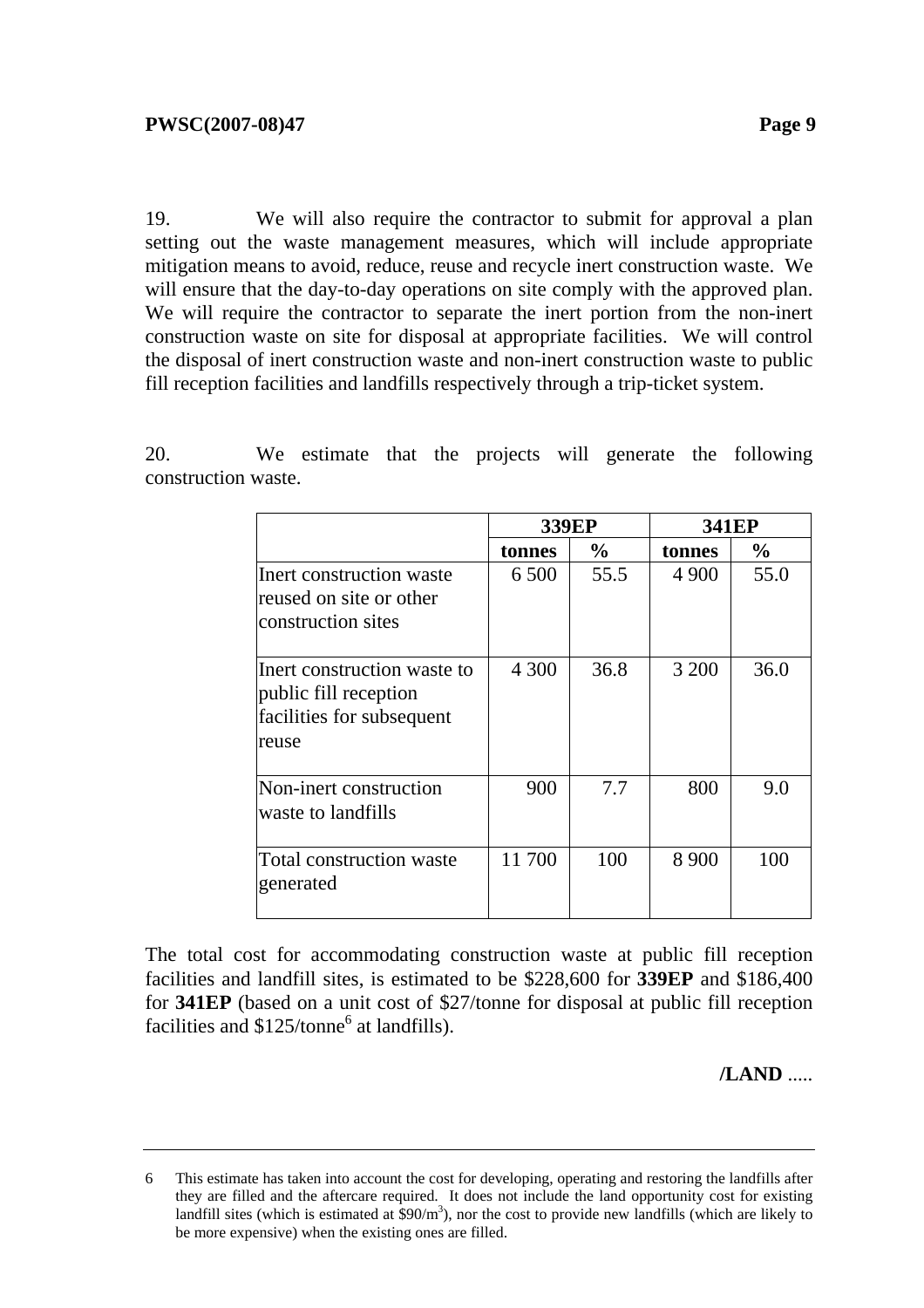# **LAND ACQUISITION**

21. The projects do not require any land acquisition.

# **BACKGROUND INFORMATION**

22. We upgraded **339EP** and **341EP** to Category B in September and November 2005 respectively. We engaged an architectural consultant in December 2006 to undertake the detailed design, PERs and topographical survey, at a total cost of \$4.6 million. We engaged a quantity surveying consultant In March 2007 to prepare tender documents at a cost of \$800,000. The total cost of the above consultancy services and works is about \$5.4 million. We charged this amount to block allocation **Subhead 3100GX** "Project feasibility studies, minor investigations and consultants' fees for items in Category D of the Public Works Programme". The architectural consultant has completed the detailed design, PERs and topographical survey. The quantity surveying consultant has completed the tender documents.

23. The proposed construction of the two primary schools will not involve any removal of trees. We will incorporate planting proposals as part of the projects, including estimated quantities of 123 trees, 300 shrubs, 1 000 groundcovers and  $100 \text{ m}^2$  of grassed area.

24. We estimate that the proposed works will create the following job  $opportunities -$ 

|              | <b>Professional</b> /<br><b>Technical staff</b> | Labourer | <b>Total</b> | <b>Estimated total</b><br>man-months |
|--------------|-------------------------------------------------|----------|--------------|--------------------------------------|
| <b>339EP</b> |                                                 | l 35     | 153          | 2 600                                |
| <b>341EP</b> |                                                 | 05       | 1 Q          |                                      |

--------------------------------------

Education Bureau October 2007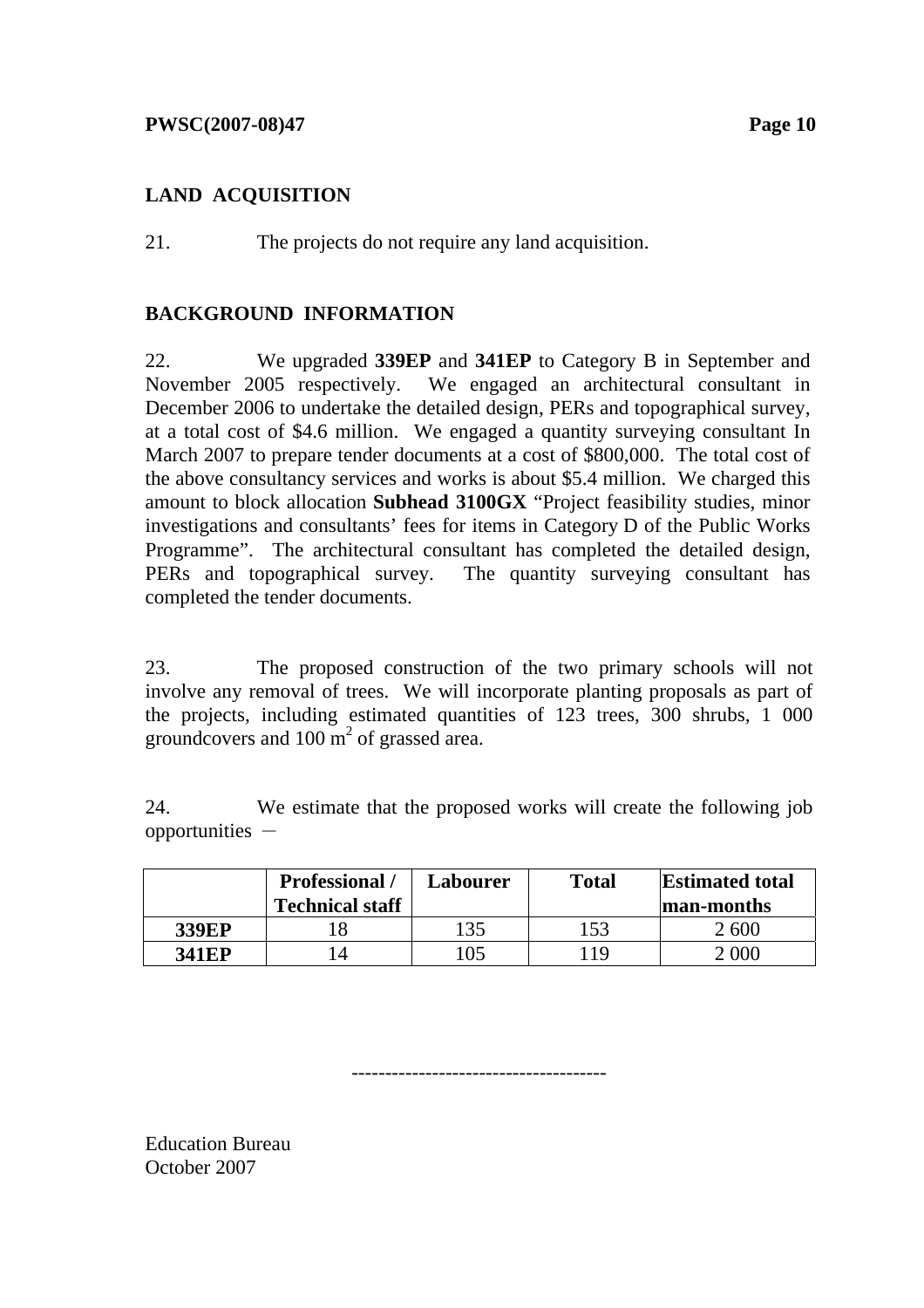

ARCHITECTURAL BRANCH 建築設計處

SCHOOL AT FUK WING STREET, SHAM SHUI PO

**SERVICES**  $\overline{\mathbf{u}}$ DEPARTMENT

建築署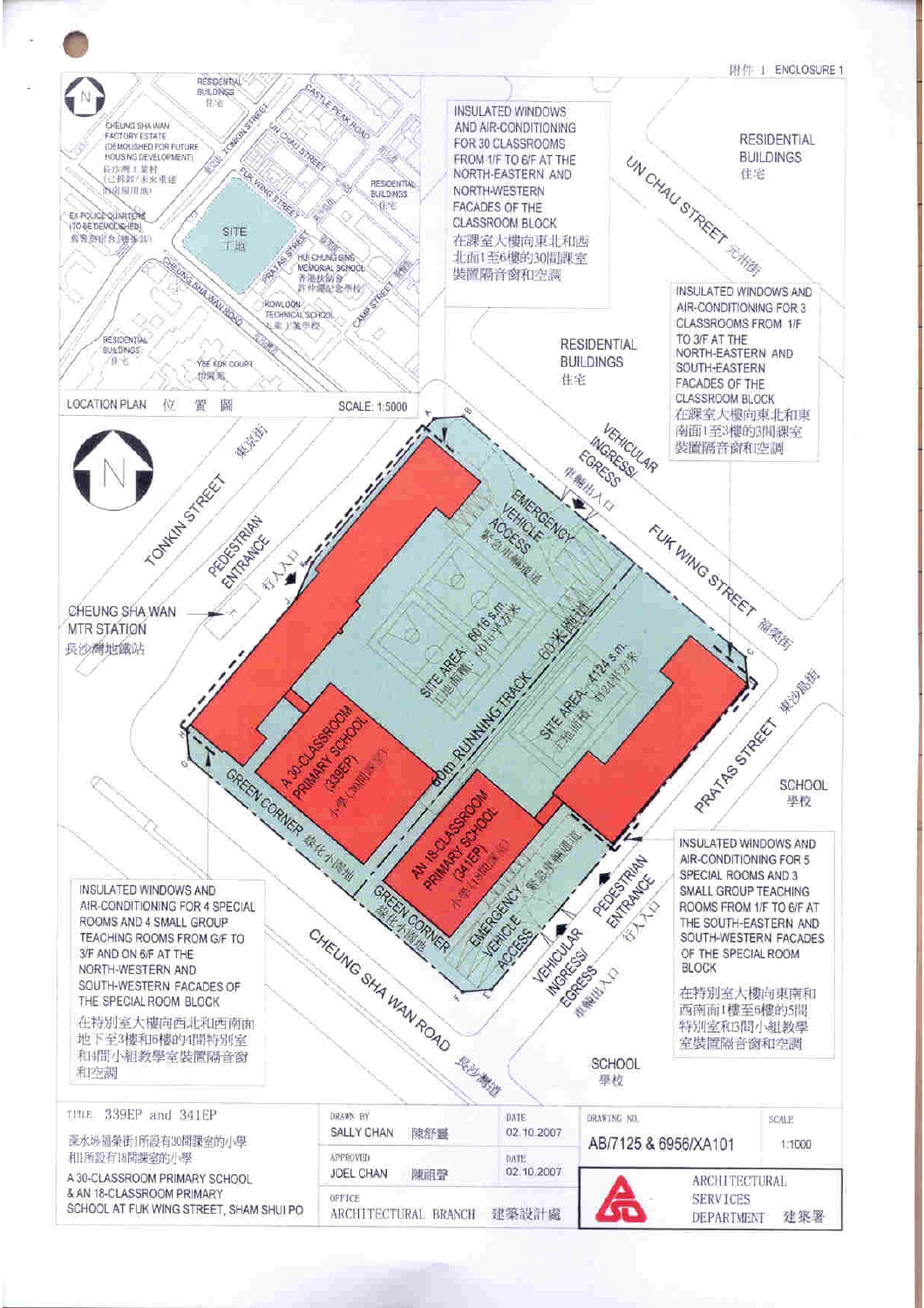附件2 ENCLOSURE2



從東北面望向校舍的構思圖 VIEW OF THE SCHOOL PREMISES FROM NORTH-EASTERN DIRECTION (ARTIST'S IMPRESSION)



從南面望向校舍的構思圖 VIEW OF THE SCHOOL PREMISES FROM SOUTHERN DIRECTION (ARTIST'S IMPRESSION)

| 339EP and 341EP<br>TITLE<br>深水埗福榮街1所設有30開課室的小學<br>和用設有18間課室的小學<br>A 30-CLASSROOM PRIMARY SCHOOL | DRAWN HY<br>陳舒壽<br><b>SALLY CHAN</b> | DATE<br>02.10.2007 | <b>SCALE</b><br><b>DRAWING ND</b><br>N.T.S.<br>AB/7125 & 6956/XA102<br><b>ARCHITECTURAL</b> |     |
|-------------------------------------------------------------------------------------------------|--------------------------------------|--------------------|---------------------------------------------------------------------------------------------|-----|
|                                                                                                 | <b>AFFROVED</b><br>陳祖聲<br>JOEL CHAN  | 02.10.2007         |                                                                                             |     |
| & AN 18-CLASSROOM PRIMARY<br>SCHOOL AT FUK WING STREET, SHAM SHUI PO                            | OFFICE<br>ARCHITECTURAL BRANCH       | 建築設計處              | <b>SERVICES</b><br><b>DEPARTMENT</b>                                                        | 建築署 |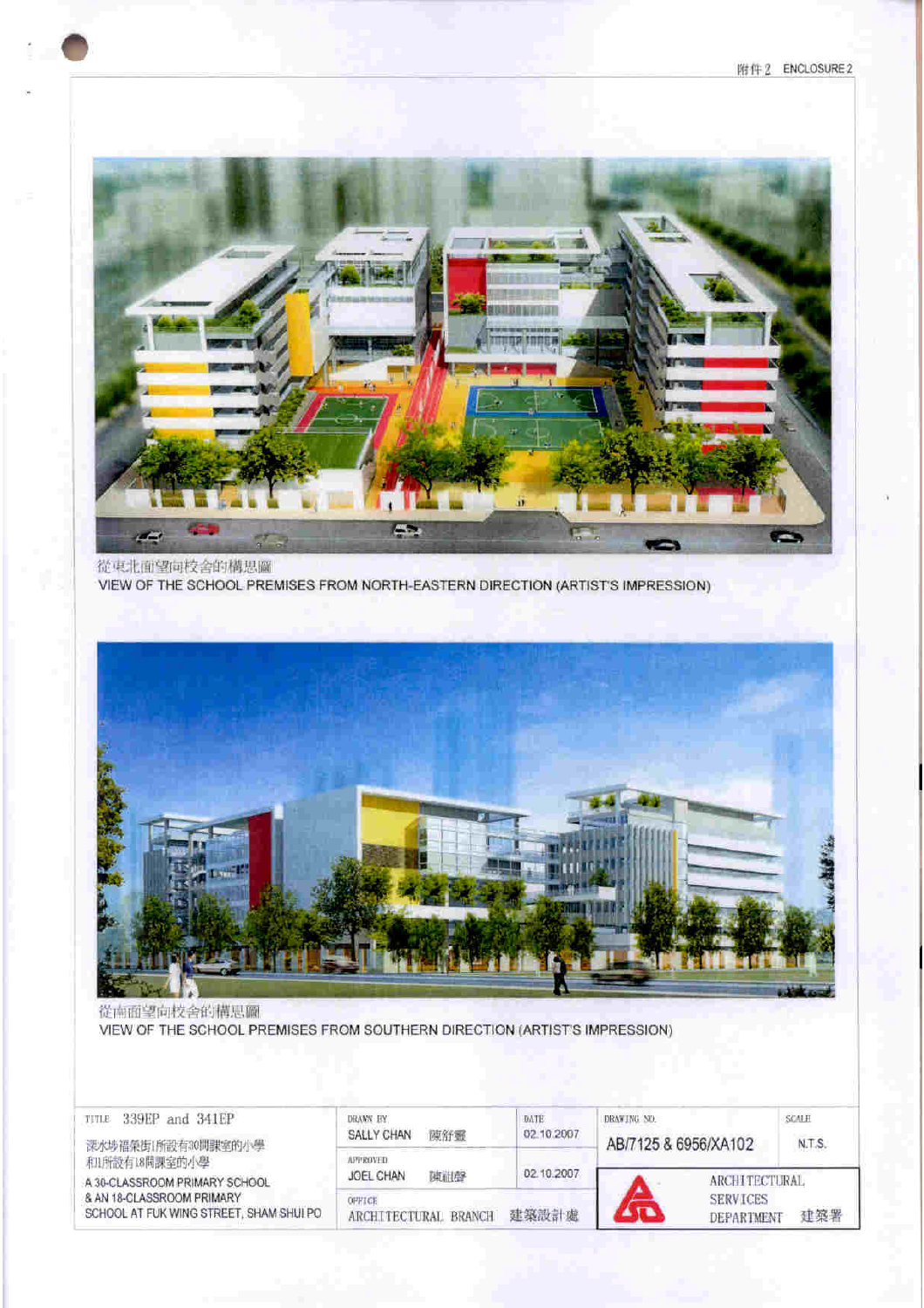# **339EP – A 30-classroom primary school at Fuk Wing Street, Sham Shui Po 341EP – An 18-classroom primary school at Fuk Wing Street, Sham Shui Po**

| Consultants'<br>staff costs |                                        |              | <b>Estimated</b><br>man-months |       | <b>Average</b><br>MPS <sup>*</sup><br>salary<br>point | <b>Multiplier</b><br>(Note 1) | <b>Estimated</b><br>fee<br>$($$ million $)$ |              |
|-----------------------------|----------------------------------------|--------------|--------------------------------|-------|-------------------------------------------------------|-------------------------------|---------------------------------------------|--------------|
| (a)                         | Contract<br>administration<br>(Note 2) | Professional | 339EP                          | 341EP |                                                       |                               | 339EP<br>1.8                                | 341EP<br>1.3 |
| (b)                         | Site<br>supervision<br>(Note 3)        | Technical    | 83                             | 76    | 14                                                    | 1.6                           | 2.5                                         | 2.3          |
|                             |                                        |              |                                |       |                                                       | Total                         | 4.3                                         | 3.6          |

#### **Breakdown of the estimate for consultants' fees**

#### \* MPS = Master Pay Scale

#### **Notes**

- 1. A multiplier of 1.6 is applied to the average MPS point to estimate the cost of resident site staff supplied by the consultants. (As at 1 April 2007, MPS point  $14 = $18,840$  per month.)
- 2. The consultants' staff cost for contract administration is calculated in accordance with the existing consultancy agreement for the design and construction of **339EP** and **341EP**. The assignment will only be executed subject to Finance Committee's approval to upgrade **339EP** and **341EP** to Category A.
- 3. The consultants' staff cost for site supervision is based on the estimate prepared by the Director of Architectural Services. We will only know the actual man-months and actual costs after completion of the construction works.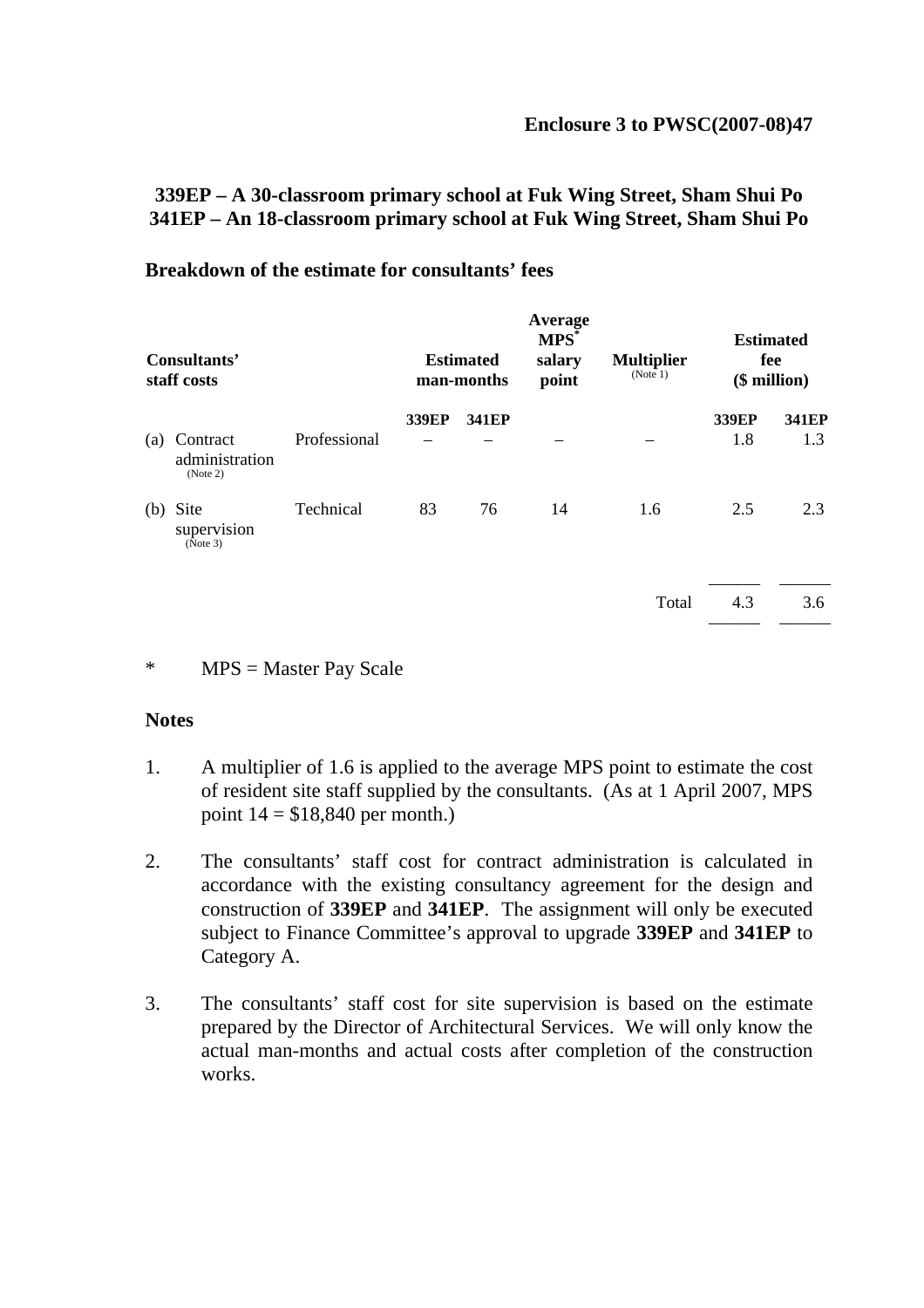# **A comparison of the reference cost of a 30-classroom primary school project with the estimated cost of 339EP**

# **\$ million (in Sept 2007 prices)**

|     |                                                       | Reference cost*     | 339EP                  |                 |
|-----|-------------------------------------------------------|---------------------|------------------------|-----------------|
| (a) | Piling                                                | 10.3                | 19.9                   | (See note A)    |
| (b) | <b>Building</b>                                       | 56.4                | 57.6                   | (See note B)    |
| (c) | Building services                                     | 15.0                | 19.2                   | (See note C)    |
| (d) | Drainage                                              | 2.5                 | 2.9                    | (See note D)    |
| (e) | External works                                        | 10.4                | 11.6                   | (See note E)    |
| (f) | Furniture and equipment                               |                     | 3.1                    | (See note $F$ ) |
| (g) | Consultants' fees                                     |                     | 4.3                    | (See note $G$ ) |
| (h) | Contingencies                                         | 9.5                 | 11.3                   |                 |
|     | Total                                                 | 104.1               | 129.9                  |                 |
| (i) | Construction floor area                               | $10727 \text{ m}^2$ | 11 260 $m2$            |                 |
| (j) | Construction unit cost<br>$\{[(b) + (c)] \div (i)\}\$ | $$6,656/m^2$$       | \$6,821/m <sup>2</sup> |                 |

/**Assumptions** .....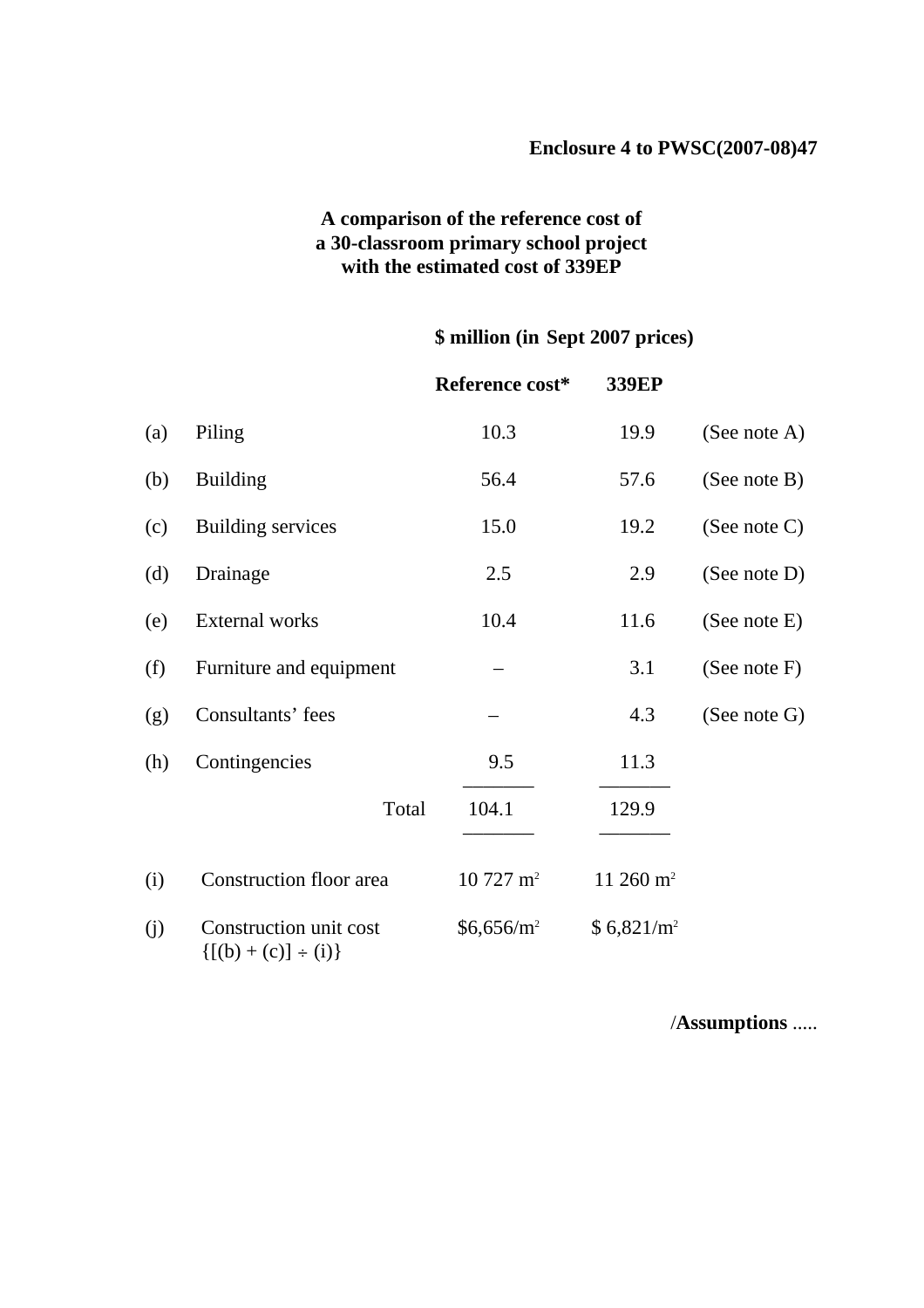### **\* Assumptions for reference cost**

- 1. The estimation is based on the assumption that the school site is uncomplicated and without unusual environmental restrictions. No allowance is reserved for specific environmental restrictions such as the provision of insulated windows, air-conditioning and boundary walls to mitigate noise impacts on the school.
- 2. No site formation works/geotechnical works are required as they are normally carried out by other government departments under a separate engineering vote before handing over the project site for school construction.
- 3. Piling cost is based on the use of 112 steel H-piles at an average depth of 30 metres, assuming that percussive piling is permissible. It also includes costs for pile caps, strap beams and testing. No allowance is reserved for the effect of negative skin friction due to fill on reclaimed land.
- 4. Cost for drainage and external works is for a standard 30-classroom primary school site area of 6 200 square metres built on an average level site without complicated geotechnical conditions, utility diversions, etc. (i.e. a "green-field" site).
- 5. No consultancy services are allowed.
- 6. Furniture and equipment costs are excluded as they are usually borne by the sponsoring bodies of new schools.
- 7. The reference cost for comparison purpose is subject to review regularly. We will review, and revise if necessary, the reference cost which should be adopted for future projects.

/**Notes** .....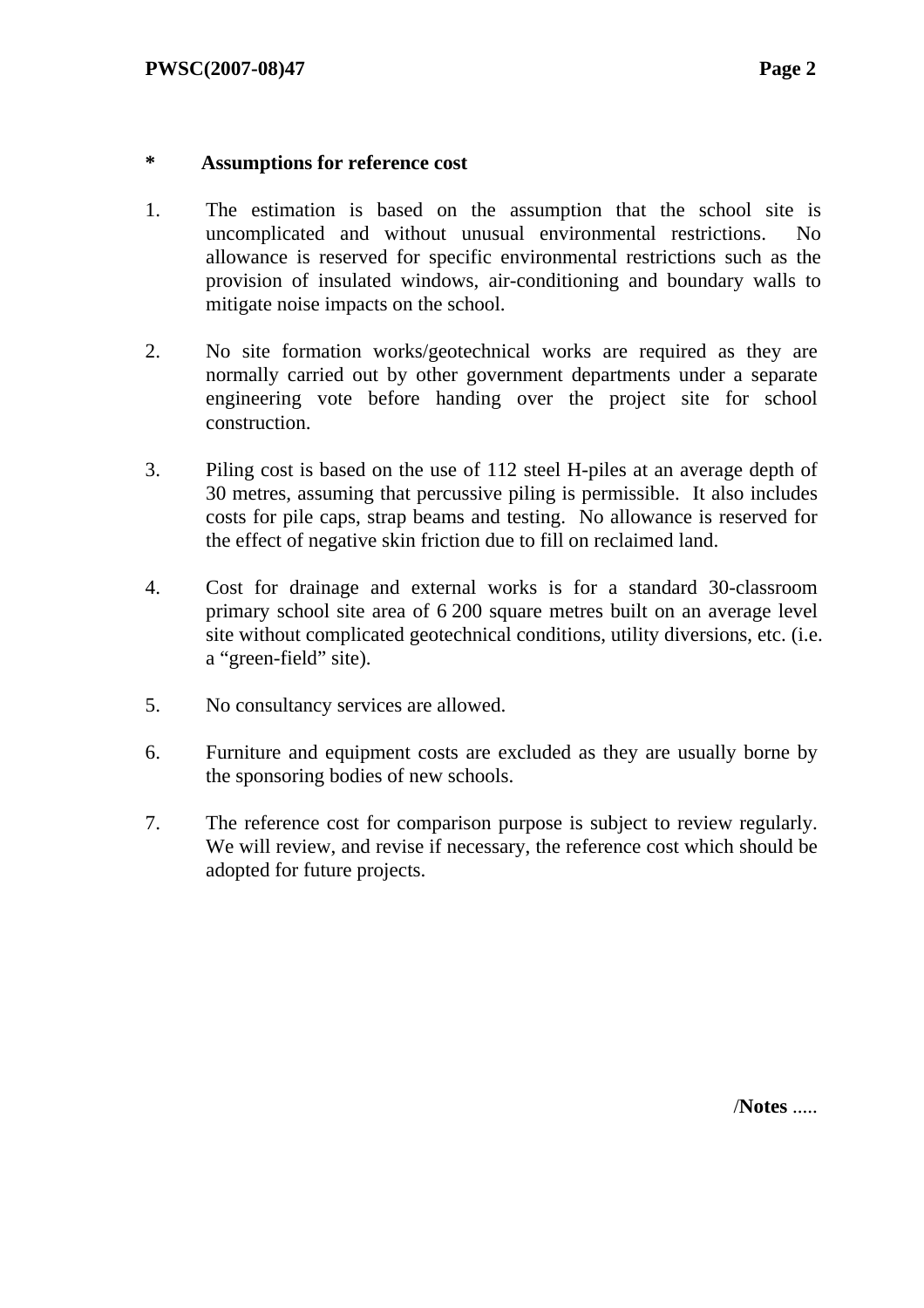# **Notes**

- A. The piling cost is higher than the reference school. Percussion steel H-pile is not suitable because the adjacent MTR underground structures are prone to ground borne vibrations. The cost estimate is based on 126 rock socketed steel H-pile in pre-bored hole at an average depth of 50 metres which is considered a more suitable foundation system.
- B. The building cost is higher because of the larger construction floor area.
- C. The building services cost is higher because of the larger construction floor area and the provision of air-conditioning as a noise mitigation measure.
- D. The cost of drainage is higher because of the requirement to provide allowance for removal of underground obstruction such as remaining foundation of the demolished factory buildings and the associated abandoned pipes.
- E. The cost of external works is higher because of the Transport Department's requirement to provide new/improvement works to the public pavement surrounding the site.
- F. The cost of furniture and equipment, estimated to be \$3.1 million, will be borne by the Government as the school premises is allocated to an existing bi-sessional school for conversion into whole-day operation.
- G. Consultants' fees are required for contract administration and site supervision.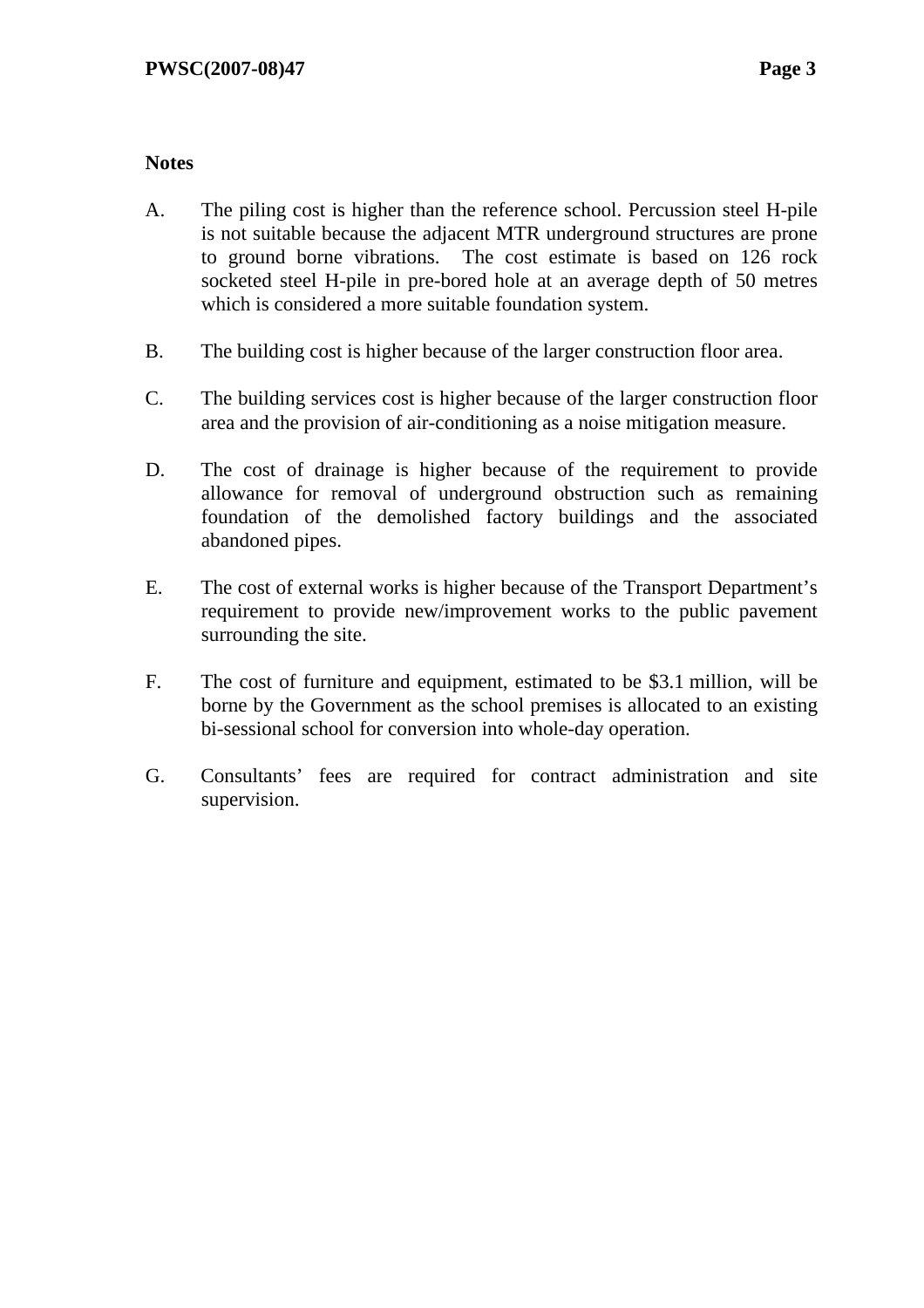# **A comparison of the reference cost of an 18-classroom primary school project with the estimated cost of 341EP**

# **\$ million (in Sept 2007 prices)**

|     |                                                       | Reference cost*        | 341EP                  |                 |
|-----|-------------------------------------------------------|------------------------|------------------------|-----------------|
| (a) | Piling                                                | 8.9                    | 12.8                   | (See note A)    |
| (b) | <b>Building</b>                                       | 48.5                   | 49.4                   | (See note $B$ ) |
| (c) | <b>Building services</b>                              | 12.3                   | 13.7                   | (See note $C$ ) |
| (d) | Drainage                                              | 1.7                    | 2.1                    | (See note D)    |
| (e) | <b>External</b> works                                 | 7.8                    | 8.5                    | (See note E)    |
| (f) | Furniture and equipment                               |                        | 2.8                    | (See note $F$ ) |
| (g) | Consultants' fees                                     |                        | 3.6                    | (See note G)    |
| (h) | Contingencies                                         | 7.9                    | 8.9                    |                 |
|     | Total                                                 | 87.1                   | 101.8                  |                 |
| (i) | Construction floor area                               | $8\,476\,\mathrm{m}^2$ | $8549 \text{ m}^2$     |                 |
| (j) | Construction unit cost<br>$\{[(b) + (c)] \div (i)\}\$ | $$7,173/m^2$           | \$7,381/m <sup>2</sup> |                 |

/**Assumptions** .....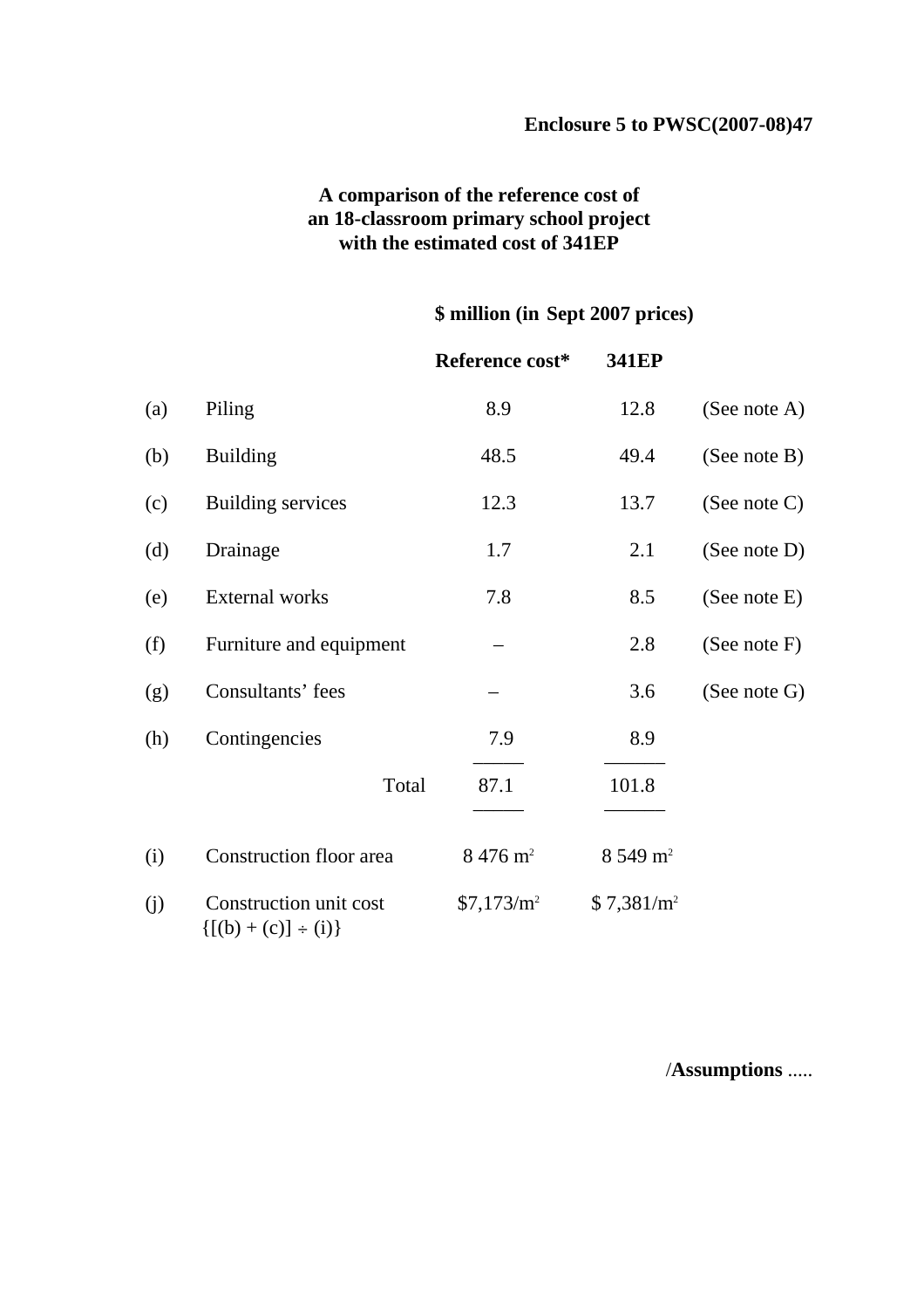## **\* Assumptions for reference cost**

- 1. The estimation is based on the assumption that the school site is uncomplicated and without unusual environmental restrictions. No allowance is reserved for specific environmental restrictions such as the provision of insulated windows, air-conditioning and boundary walls to mitigate noise impacts on the school.
- 2. No site formation works/geotechnical works are required as they are normally carried out by other government departments under a separate engineering vote before handing over the project site for school construction.
- 3. Piling cost is based on the use of 95 steel H-piles at an average depth of 30 metres, assuming that percussive piling is permissible. It also includes costs for pile caps, strap beams and testing. No allowance is reserved for the effect of negative skin friction due to fill on reclaimed land.
- 4. Cost for drainage and external works is for a standard 18-classroom primary school site area of 3 950 square metres built on an average level site without complicated geotechnical conditions, utility diversions, etc. (i.e. a "green-field" site).
- 5. No consultancy services are allowed.
- 6. Furniture and equipment costs are excluded as they are usually borne by the sponsoring bodies of new schools.
- 7. The reference cost for comparison purpose is subject to review regularly. We will review, and revise if necessary, the reference cost which should be adopted for future projects.

/**Notes** .....